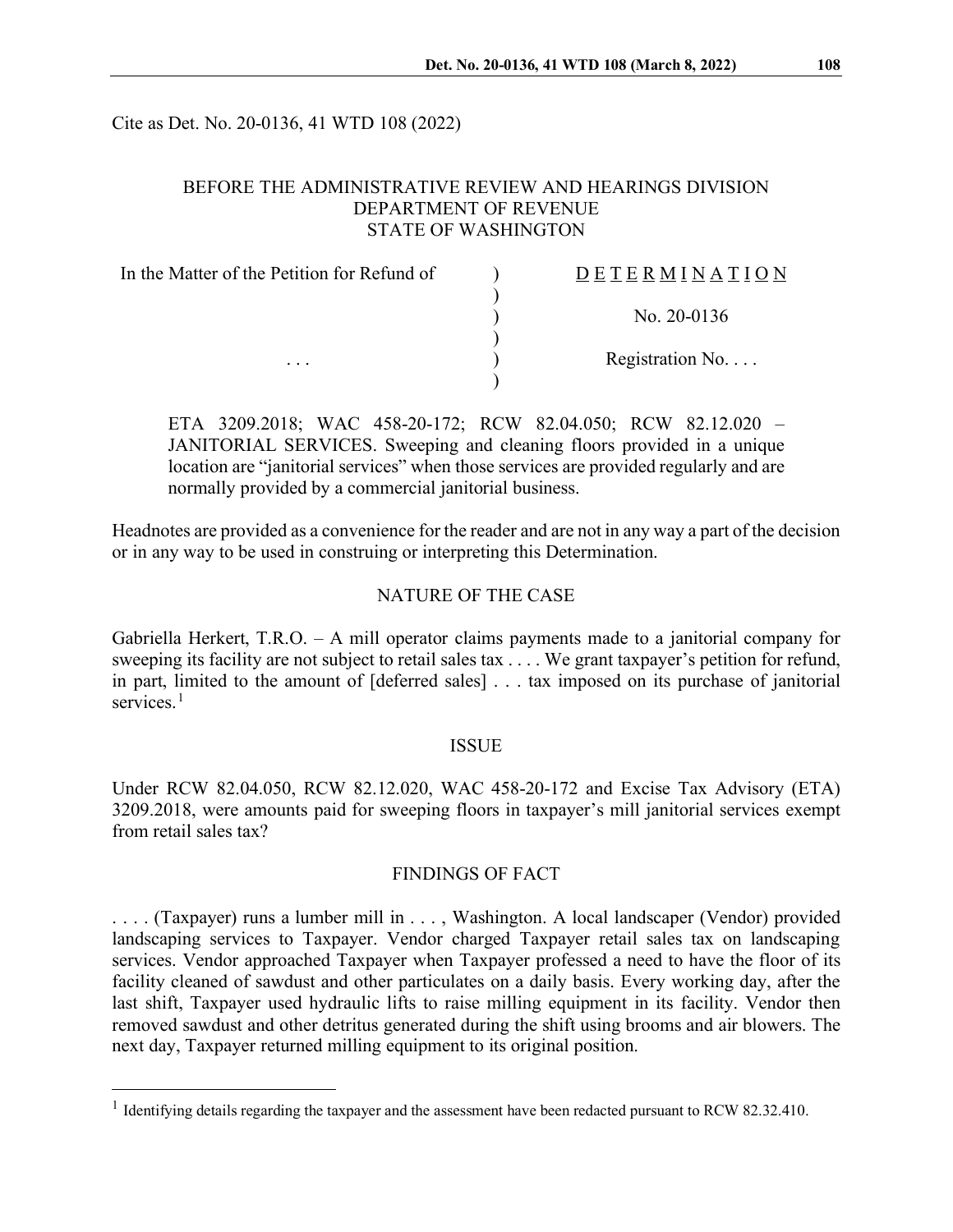While no written contract was executed to reflect the additional duties at the time, Vendor began cleaning the floor. Vendor sent Taxpayer a separate billing for these services and received payment from Taxpayer for those duties separate from the payments made for its pre-existing landscaping duties.<sup>[2](#page-1-0)</sup> Vendor did not charge Taxpayer retail sales tax on monthly amounts received for performing its floor cleaning activities. [3](#page-1-1)

The Department of Revenue's (Department) Audit Division (Audit) conducted a field audit of Taxpayer's activities. In conjunction, Audit reviewed Taxpayer's books and records for the period January 1, 2015 through December 31, 2017. Included in Audit's review was payment documentation showing that Taxpayer did not pay retail sales tax on amounts paid to Vendor for cleaning the mill floors. For the tax period January 1, 2015 through December 31, 2017, Taxpayer paid \$. . . to Vendor without retail sales tax. On March 5, 2020, the Department issued [an assessment]. . . to Taxpayer, assessing  $\hat{\mathcal{S}}$ . . . , including  $\hat{\mathcal{S}}$ . . . in tax,  $\hat{\mathcal{S}}$ . . . in interest and  $\hat{\mathcal{S}}$ . . . in penalties. Included in the . . . [assessment] . . . was . . . [deferred sales tax] imposed on . . . purchases from Vendor for the provision of cleaning services.<sup>[4](#page-1-2)</sup>

Taxpayer timely requested review. With its request, Taxpayer provided three competitive bids it received for the provision of cleaning services from unrelated vendors. The bids included both routine floor cleaning like that done by Vendor and limited additional available services, none of which was provided by Vendor in this case. All three competitive bids were higher than the amount paid to Vendor strictly to clean the mill floors.

# ANALYSIS

Washington law imposes retail sales tax on every "retail sale" in this state, unless a specific exemption applies. RCW 82.08.020; RCW 82.04.050. The term "retail sale" is further defined by statute and specifically includes the sale of, or charge made for labor and services rendered in respect to:

(d) The *cleaning, fumigating, razing, or moving of existing building or structures, but does not include the charge made for janitorial services*; and for purposes of this section the term "janitorial services" means those cleaning and caretaking services ordinarily performed by commercial janitor service businesses including, but not limited to, wall and window washing, floor cleaning and waxing, and the cleaning in place of rugs, drapes, and upholstery. The term "janitorial services" does not include painting, papering, repairing, furnace or septic tank cleaning, snow removal or sandblasting; . . . .

RCW  $82.04.050(2)(d)$  (emphasis added)...

<span id="page-1-0"></span><sup>&</sup>lt;sup>2</sup> The parties do not dispute the retail sales tax treatment of landscaping services provided by Vendor.

<span id="page-1-1"></span><sup>&</sup>lt;sup>3</sup> Since all charges for providing floor cleaning duties were segregated from charges for landscaping services subject to retail sales tax, we do not consider bundling under RCW 82.08.195.

<span id="page-1-2"></span> $4 \ldots$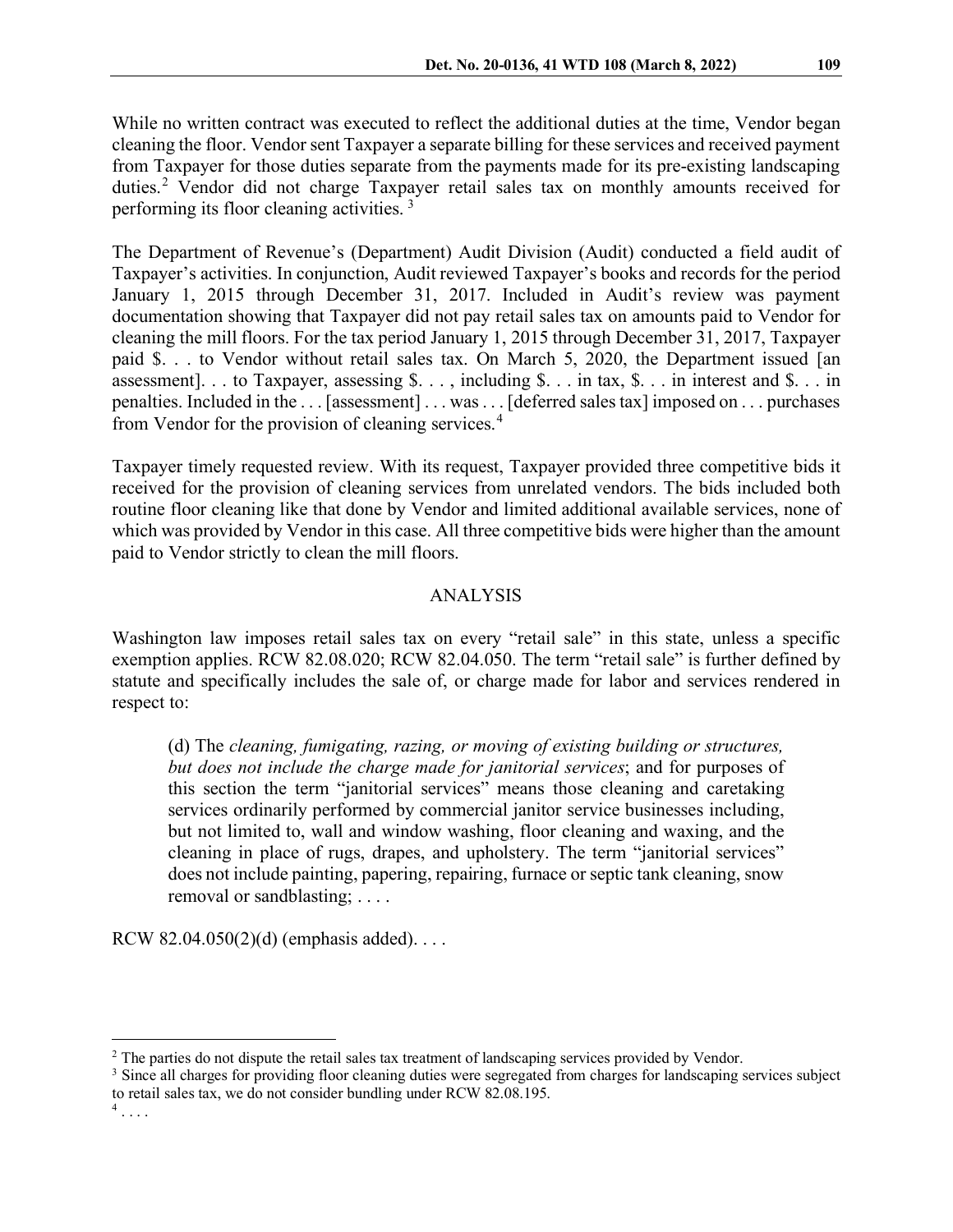WAC 458-20-172 (Rule 172), the Department's administrative rule addressing the taxation of janitorial and related services, provides additional clarification, stating:

The term "janitorial services" includes activities performed regularly and normally by commercial janitor service businesses. Generally, these activities include the washing of interior and exterior window surfaces, floor cleaning and waxing, the cleaning of interior walls and woodwork, the cleaning in place of rugs, drapes and upholstery, dusting, disposal of trash, and cleaning and sanitizing bathroom fixtures. The term "janitorial services" does not include, among others, cleaning the exterior walls of buildings, the cleaning of septic tanks, special clean up jobs required by construction, fires, floods, etc., painting, papering, repairing, furnace or chimney cleaning, snow removal, sandblasting, or the cleaning of plant or industrial machinery or fixtures.

#### Rule 172.

The statute and rule delineate a line between cleaning services ordinarily provided by commercial janitorial businesses (a non-retail service), on the one hand, and other more specialized services associated with the cleaning of existing buildings and structures (a retail service) on the other. Accordingly, the resolution of this case depends on whether the . . . [Vendor] engages in routine janitorial services when it cleans the floors of Taxpayer's mill or whether the removal of sawdust comprises a specialized service.

The Department provided additional guidance in Excise Tax Advisory 3209.2018 (ETA 3209.2018), where, in specifically addressing the distinction, it stated that, " janitorial services . . . involve light cleaning . . . performed ordinarily (regularly and normally) by commercial janitorial service businesses." *Id*. at 2. Non-routine or specialized services to clean or restore an existing building, in contrast, are not janitorial services and therefore fully subject to retail sales tax. ETA 3208.2018 provides a number of examples of "janitorial services," including floor cleaning and waxing "if the activities involve light cleaning similar to examples identified above and the activity is of a type performed ordinarily (regularly and normally) by commercial janitorial service businesses as opposed to sporadically."

While Vendor does perform services in a unique location and the Taxpayer uses hydraulic lifts to allow cleaning around its equipment, the actual services Vendor provides are ordinary, regular and normal. Vendor provides the services daily. Sawdust is removed using brooms and air blowers. Taxpayer provided competitive bids from commercial janitors offering to do substantially the same work as that provided by Vendor but for more money, along with quotes for some additional services Vendor did not provide. Therefore, we conclude that sweeping services provided by Vendor are "janitorial services" under RCW 82.04.050, WAC 458-20-172 and ETA 3209.2018 and not subject to retail sales tax . . . . We grant Taxpayer's petition to the extent the assessment reflects [deferred sales tax] . . . imposed on Taxpayer's purchase of janitorial services.